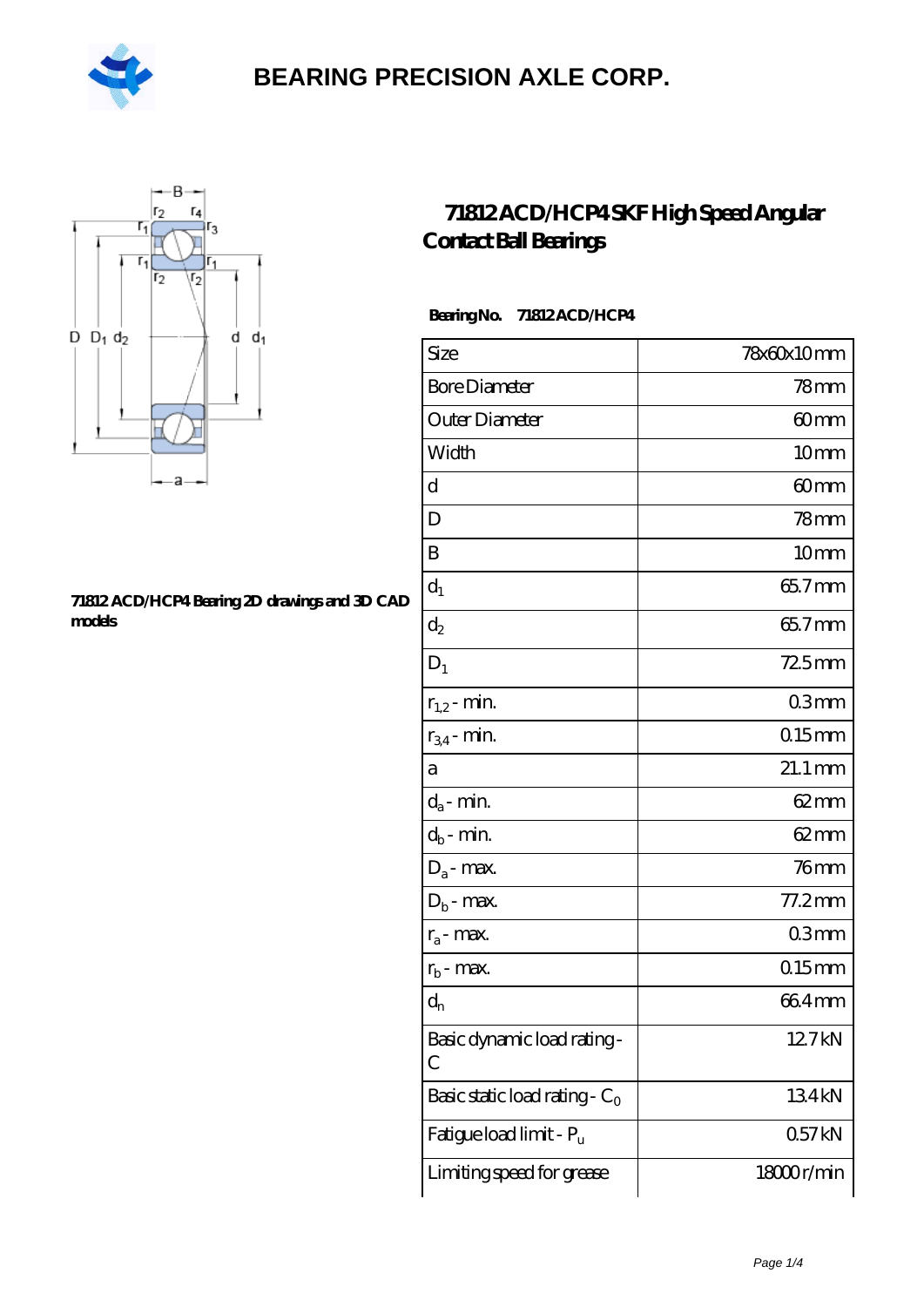

| lubrication                           |             |
|---------------------------------------|-------------|
| Limiting speed for oil<br>lubrication | 26000mm/min |
| Ball - $D_w$                          | 5556mm      |
| $Ball - z$                            | 28          |
| $G_{ref}$                             | 1.2cm3      |
| Calculation factor - e                | 068         |
| Calculation factor - $Y_2$            | 0.87        |
| Calculation factor - $Y_0$            | 038         |
| Calculation factor - $X_2$            | Q41         |
| Calculation factor - $Y_1$            | 092         |
| Calculation factor - $Y_2$            | 1.41        |
| Calculation factor - $Y_0$            | 0.76        |
| Calculation factor - $X_2$            | 067         |
| Preload class $A - G_A$               | 114N        |
| Preload class $B - G_B$               | 340N        |
| Preload class $C - G_C$               | 680N        |
| Calculation factor - f                | 1.3         |
| Calculation factor - $f_1$            | 0.97        |
| Calculation factor - f <sub>2A</sub>  | 1           |
| Calculation factor - f <sub>2B</sub>  | 1.09        |
| Calculation factor - $f_{\chi}$       | 1.17        |
| Calculation factor - $f_{HC}$         | 1.02        |
| Preload class A                       | 156N/micron |
| Preload class B                       | 247N/micron |
| Preload class C                       | 340N/micron |
| $d_1$                                 | 65.7mm      |
| $d_2$                                 | 65.7mm      |
| $D_1$                                 | $725$ mm    |
| $r_{1,2}$ min.                        | 03mm        |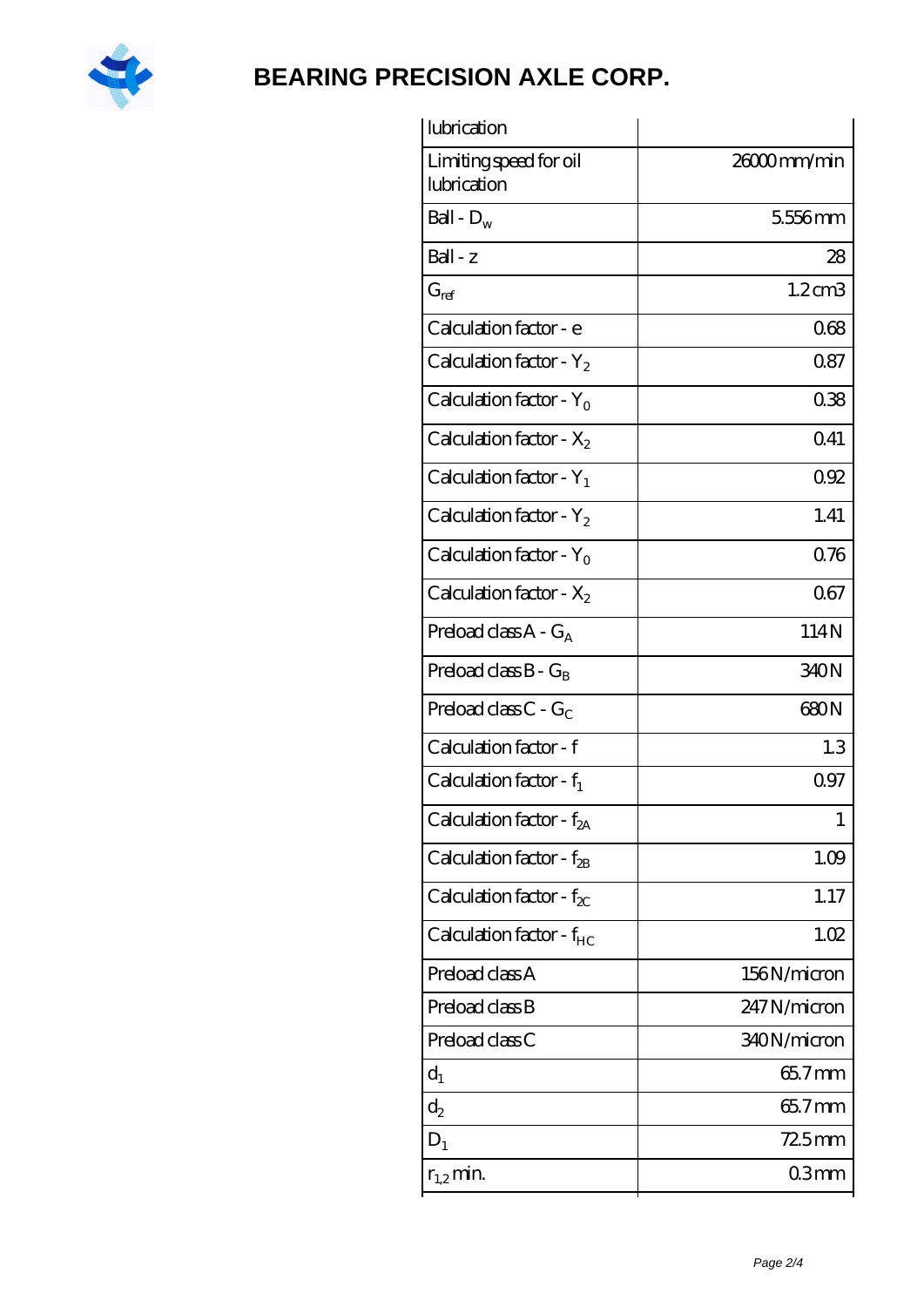

| $r_{34}$ min.                                   | $0.15$ <sub>mm</sub> |
|-------------------------------------------------|----------------------|
| $d_a$ min.                                      | $62 \text{mm}$       |
| $d_b$ min.                                      | $62 \text{mm}$       |
| $D_a$ max.                                      | $76$ mm              |
| $Db$ max.                                       | $77.2$ mm            |
| $r_{a}$ max.                                    | 03mm                 |
| $rb$ max.                                       | $0.15$ <sub>mm</sub> |
| $d_{n}$                                         | 664mm                |
| Basic dynamic load rating C                     | 127kN                |
| Basic static load rating $C_0$                  | 134kN                |
| Fatigue load limit Pu                           | 057kN                |
| Attainable speed for grease<br>lubrication      | 1800r/min            |
| Attainable speed for oil-air<br>lubrication     | 26000r/min           |
| Ball diameter $D_w$                             | 5556mm               |
| Number of balls z                               | 28                   |
| Reference grease quantity<br>$G_{\mathrm{ref}}$ | $1.2 \text{ cm}^3$   |
| Preload class A $G_A$                           | 114N                 |
| Static axial stiffness, preload<br>classA       | 156N/μ m             |
| Preload class $BG_B$                            | 340N                 |
| Static axial stiffness, preload<br>classB       | 247N/µ m             |
| Preload class C $G_C$                           |                      |
|                                                 | 680N                 |
| Static axial stiffness, preload<br>class C      | 340N/µ m             |
| Calculation factor f                            | 1.3                  |
| Calculation factor $f_1$                        | 097                  |
| Calculation factor $f_{2A}$                     | 1                    |
| Calculation factor $f_{\rm 2B}$                 | 1.09                 |
| Calculation factor $f_{\chi}$                   | 1.17                 |
| Calculation factor $f_{HC}$                     | 1.02                 |